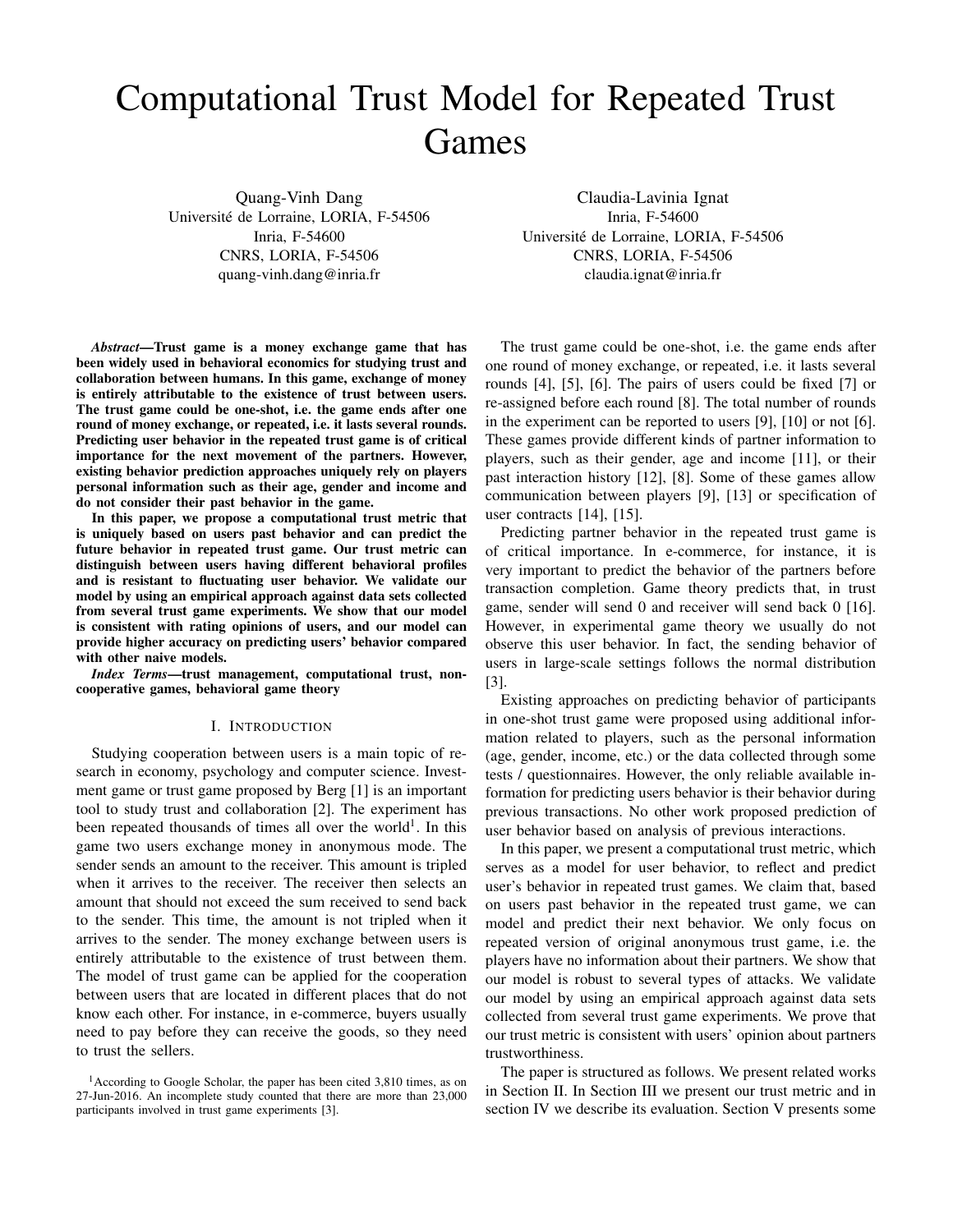limitations of our metric. Concluding remarks are presented in Section VI.

# II. RELATED WORK

Several approaches on predicting behavior of participants in one-shot trust game were proposed using additional information related to players, such as their personal information (e.g. age, gender, income) or evaluation collected through some tests or questionnaires users needed to fill in before the experiment.

Gunnthorsdottir et al. [17] used the Mach test on users personality to predict their behavior in the game. Evans et al. [18] predicted users behavior based on the results of *Propensity to Trust Survey*. Using a similar idea, Yamagishi et al. [19] defined a new model called *attitudinal trust* to predict users' behavior in one-shot trust game. The *attitudinal trust* is calculated based on data collected through a questionnaire.

Yen [20] claimed that users with higher income send more to their partners than users with lower income. Falk et al. [21] confirmed this suggestion by showing that, students tend to send less than other social groups.

Ashraf et al. [22] used the data collected in the dictator game to predict the behavior of the same users in the trust game.

In real world applications, sociometric information of users is usually not available [23]. Even if this information is available, such as a user login to a website by using Facebook account, it is not always reliable as users can declare false personal information. Our method to model and predict users' behavior does not require any additional personal data.

We are not aware of any prior work that predicted users' behavior in repeated trust game. The theoretical prediction is that in the repeated trust game participants keep exchanging an amount of 0 [16].

Glaeser et al. [24] used average value of previous sending amount as the trust measurement of users in trust game. This trust metric as average of previous sending amounts was used later on by other research works [8], [3], [25]. However, this average trust metric can not deal with user fluctuating behavior, as we discuss in Section IV.

# III. TRUST CALCULATION

We define our trust metric as a measure of how well a user behaved in the past. We claim that we can predict users behavior based on the computed trust metric. For instance, a user with high trust score tends to behave well in the future. As we discuss in Section IV-C2, some users try to behave well at the beginning and then suddenly deviate. Our trust calculation will take into account this strategy that we call *fluctuate strategy*. In general, for trust games, trustworthiness of a user depends on the amount sent to her partners [8], [24]. A higher sending amount should lead to higher trustworthiness.

The trust score formula needs to satisfy the following requirements:

1) The trust value is higher if the sending amount is higher.

- 2) The trust value can distinguish between different types of users.
- 3) The trust value considers user behavior over time.
- 4) The trust value encourages a stable behavior rather than a fluctuating one.
- 5) The trust value is robust against attacks.

#### *A. Parameters initial values*

The values of the parameters used for the trust metric computation are displayed in Table I. The left side of the table contains the initial values of the corresponding parameters, while the right side of the table contains the constant values of the corresponding parameters.

TABLE I PARAMETER INITIAL VALUES.

| $\alpha_0$                   | 0.  | $\epsilon$       | 0.3  |
|------------------------------|-----|------------------|------|
| $\beta_0$                    | 0.  | Φ                | 0.1  |
| atfo                         | 0.  | MAX ATF          | 2.   |
| $expect$ trust <sub>0</sub>  | 0.  | <i>threshold</i> | 0.25 |
| $trend\_factor_0$            | 0.  | C                | 0.9  |
| $current$ trust <sub>0</sub> | 0.  |                  |      |
| $aq\bar{q} \neq trust_0$     | 0.  |                  |      |
| $change\_rate_0$             | 0.  |                  |      |
| $trust\_value_0$             | 0.5 |                  |      |

# *B. Current trust*

As we described in Section I, in each round, two users interact by sending a non-negative amount. For senders, the maximum amount they can send is set to 10, and for receivers, the maximum amount they can send is the amount they received from the sender (i.e. three times of what the sender sent). For both roles, we normalize the send proportion, as the sending proportion of a user at round t, with  $t \geq 1$ :

$$
send\_proportion_t = \frac{scaling\_amount_t}{maximum\_sending\_amount_t} \quad (1)
$$

It is obvious that  $\forall t, 0 \leq send\_proportion_t \leq 1$ .

We define next the trust metric for a single interaction between users that we call *current\_trust. current\_trust<sub>t</sub>* is a function of  $send\_proportion_t$ , meaning that the trustworthiness of a user in a single interaction depends on how much she sends to her partner in round t. We define  $current\_trust_t$  as a value between 0 and 1 inclusive. This function should satisfy the following properties (for convenience, we use the notation  $f(x), f : [0,1] \rightarrow [0,1]$  for the function of *current\_trust<sub>t</sub>*, with x being  $send\_proportion_t$ ):

- $f(x)$  is continuous in [0, 1].
- $f(0) = 0$ , meaning that *current\_trust* is 0 if the user sends nothing.
- $f(1) = 1$ , meaning that *current\_trust* is 1 if the user sends the maximum possible amount.
- $f'(x) > 0$  with  $x \in [0, 1]$ , meaning that *current\_trust* is strictly increasing when send\_proportion increases from 0 to 1.  $f'(x)$  denotes the derivative of function  $f(x)$ .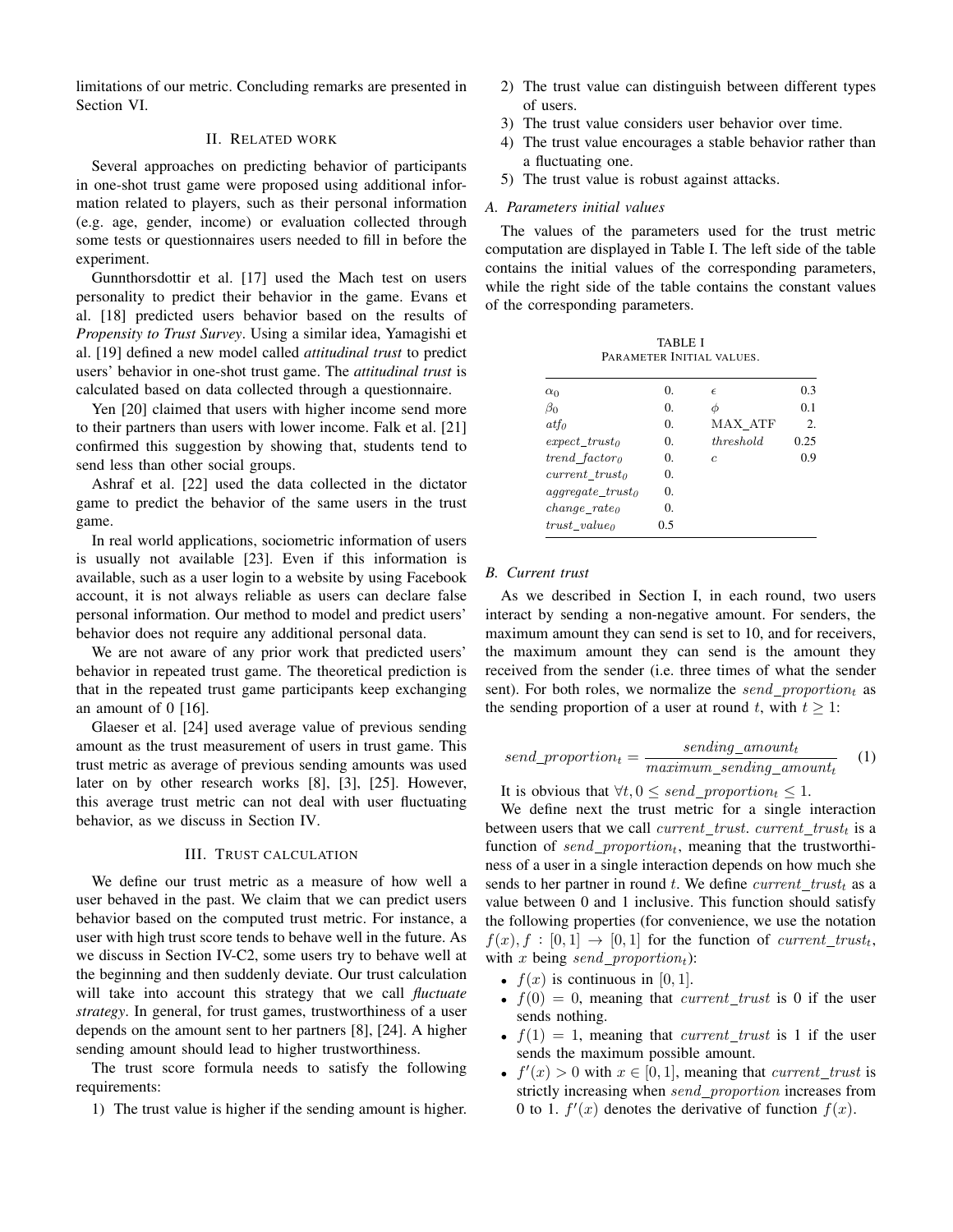- $f''(x) \leq 0$  with  $x \in [0,1]$  meaning that the function is concave, i.e. the closer to 1 the value of current trust is, the harder is to increment it.
- $f'(x^{-}) = f'(x^{+}), \forall x \in [0, 1]$ , meaning that the function is smooth, i.e. there is no reason that at some point the current trust increases roughly less than previously.

We proposed the following function that satisfies the above mentioned conditions:

$$
current\_trust_t = \log(send\_proportion_t \times (e - 1) + 1) \tag{2}
$$

where  $current\_trust_t$  is the  $current\_trust$  function at round t and send\_proportion<sub>t</sub> is the value of send\_proportion at round t.

Explanation about the selection of the formula 2 will be provided in Section IV-A2.

# *C. Aggregate Trust*

 $current\_trust_t$  uniquely computes the value of trust based on the current interaction  $t$ . However, the previous interactions between two users have to be taken into account. The calculation of trust for multiple interactions is inspired by the trust model SecuredTrust [26]. The main drawback of SecuredTrust is that the metric assumes the existence of  $current$  trust<sub>t</sub> value. However, as shown in the previous subsection, computing *current\_trust* is not an easy task as it has to satisfy certain requirements. Moreover, SecuredTrust was mainly designed for peer-to-peer network systems, where computation of the trust in a peer node relies on information provided by the neighbours in the network. In this way, the trust value in one peer is in fact the reputation of that peer computed as an aggregation of the neighbor trust values on that peer. Nevertheless, in collaborative environments different users have different experiences with a certain user and therefore their trust values on that user are different.

Furthermore, SecuredTrust uses a constant value of  $\alpha$  as forgetting factor. If this property can be valid in the peer-topeer network field, it does not hold for human users. Based on psychological peak-end rule [27] we applied a dynamic  $\alpha$ . The peak-end rule claims that, in a series of experiences, humans remember the extreme and the last experience, and forget the other ones.

We calculate  $aggregate\_trust$  as follows:

$$
\delta_t = |current\_trust_t - current\_trust_{t-1}| \tag{3}
$$

$$
\beta_t = c \times \delta_t + (1 - c) \times \beta_{t-1} \tag{4}
$$

$$
\alpha_t = threshold + \frac{c \times \delta_t}{1 + \beta_t} \tag{5}
$$

$$
aggregate\_trust_t = \alpha_t \times current\_trust_t
$$
  
+ (1 - \alpha\_t) \times aggregate\\_trust\_{t-1} (6)

As we described in the section III-A,  $current\_trust_0 = 0$ . The  $\delta_t$  is the change of current trust value by two sequential interactions t and  $t - 1$  between two users. We calculated  $\delta_t$  to see how much a person changes her behavior since her last activity. It is easy to prove that,  $\alpha_t$  is bigger if  $\delta_t$  is bigger, and vice versa. It means that, if the trust of the current interaction is much different from accumulated trust of all previous interactions, the current interaction will play a more important role in the final trust value.

# *D. Dealing with fluctuating behavior*

Some users may try to collaborate in the beginning and then suddenly betray. We added a *change\_rate<sub>t</sub>* variable into our model to punish this kind of activity.

First, we calculate the *trend*  $factor_t$  at round t representing the recent trend of user behavior, with higher value meaning that users improved lately their behavior:

 $trend\_factor_t =$ 

$$
\begin{cases}\n\text{trend\_factor}_{t-1} + \phi \\
\text{if current\_trust}_t - \text{aggregate\_trust}_t > \epsilon \\
\text{trend\_factor}_{t-1} - \phi \\
\text{if aggregate\_trust}_t - \text{current\_trust}_t > \epsilon \\
\text{trend\_factor}_{t-1} & \text{otherwise}\n\end{cases}
$$
\n
$$
\tag{7}
$$

$$
adj\_atf_t = \begin{cases} \frac{atf_t}{2} & \text{if } atf_t > \text{MAX\_ATF} \\ atf_t & \text{otherwise} \end{cases}
$$
 (8)

$$
atf_t = \begin{cases} adj\_atf_{t-1} + \frac{(current\_trust_t - aggregate\_trust_t)}{2} \\ \text{if } current\_trust_t - aggregate\_trust_t > \phi \\ adj\_atf_{t-1} + (aggregate\_trust_t - current\_trust_t) \\ \text{if } aggregate\_trust_t - current\_trust_t > \phi \\ adj\_atf_{t-1} \quad \text{otherwise} \end{cases}
$$

$$
- (9)
$$

$$
change\_rate_t = \begin{cases} 0 & \text{if } atf_t > \text{MAX\_ATF} \\ \cos\left(\frac{\pi}{2} \times \frac{atf_t}{\text{MAX\_ATF}}\right) & \text{otherwise} \end{cases} \tag{10}
$$

In formula 9, we present the accumulated trust fluctuation (atf) function. Both kinds of *fluctuate behaviors* are punished: the latest sending amount is suddenly higher or lower than usual behavior. However, it is obviously that the latter case is more critical than the former one. Therefore, the punishment in the latter case should be stronger.

The accumulated trust fluctuation is a non-decreasing function. The increase depends on the change over time of user's behavior. If the behavior is stable or it changes within the allowed range (defined by the constant  $\phi$ ),  $\alpha t f_t$  will not change.

When  $atf_t$  reaches the threshold value MAX ATF, it means that accumulated change in user behavior over time reaches the level of betrayal and therefore  $change\_rate_t$  drops to 0. Otherwise, as shown by Equation 10,  $change\_rate_t$  decreases if  $\alpha t f_t$  increases.

The cosine function is used in formula 10 because the cos function has a low degradation rate in the initial stage, and a high degradation rate in the case of repeated fluctuating behavior[26]. It means that, if a user starts adopting a fluctuating behavior the punishment is low, but it increases fast while fluctuating behavior persists.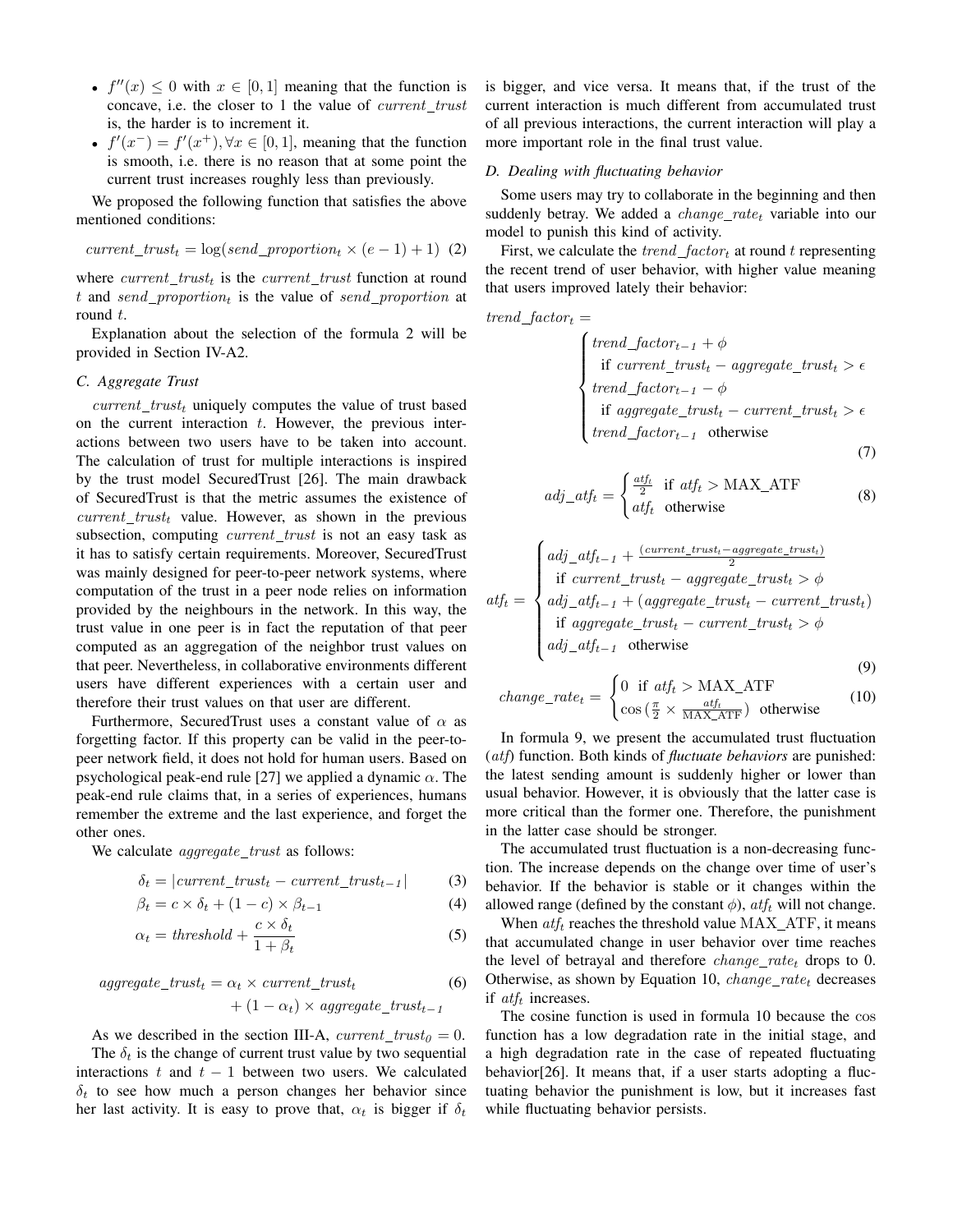Finally, the trust value after round  $t$  is calculated by:

$$
trust\_value_t = expect\_trust_t \times change\_rate_t
$$
 (11)  
where,

$$
expect\_trust_t = trend\_factor_t \times current\_trust_t
$$

$$
+ (1 - trend\_factor_t) \times aggregate\_trust_t
$$

The trust value is updated on every round.

#### IV. EVALUATION OF TRUST METRIC

In this section, we evaluate the performance of our trust metric according to the following three aspects:

- 1) *Evaluation with simulated data.* We evaluate our trust metric with simulated data. More specifically, we analyse whether our trust metric can distinguish between user types and cope with a fluctuating strategy.
- 2) *Consistency with human opinions.* We study how our trust metric can be validated with real user data. More specifically, given the same data set, we analyse whether our trust metric provides the same ratings of user behavior as the ones manually assigned by humans.
- 3) *Evaluation of prediction with real data.* We study whether our trust metric can predict users future behavior. In other words, we analyse whether the trust score assigned by the trust metric to a user reflects her future behavior.

### *A. Evaluation with simulated data*

Our trust metric should punish fluctuating user behaviors. Moreover, it should detect user behavior patterns, i.e. it should be able to distinguish different types of user profiles: low, medium and high. In this subsection, we verify that our trust metric satisfies these criteria.

*1) Fluctuating user behaviors:* We define three types of user profiles according to the values of send proportion: low, medium and high. Similar to [28], we define that a user with a low profile sends in average 20% of the maximum possible amount, while for a medium profile user the send\_proportion is 50% and for a high profile user it is 80%. We also define a *fluctuate profile* user who first tries to behave well and then deviates.

By means of simulations for the above user profiles, we compare the behavior of our trust metric with the average trust metric where the trust score is calculated by an average of previous sending amounts [4], [14], [7], [8], [6], [24], [3]. The behavior of our trust metric in first 10 rounds is displayed in Fig. 1 and the behavior of the simple average trust metric is displayed in Fig. 2.

We can easily see that, our trust metric can cope and punish the *fluctuating* behavior very well, as it reduces the trust score of *fluctuating* user to the same as of a *low profile* user. On the other side, the simple average metric cannot distinguish between *fluctuating* and *high profile* users.



Fig. 1. Our trust metric on different user types in the first 10 interactions.



Fig. 2. The average trust metric on different user types.

*2) Distinction between user types:* In subsection IV-A1, we analyzed the behavior of our trust metric on constant sending behavior versus fluctuating behavior. However, the constant sending behavior is not realistic, and in this section, we relax our user profiles by allowing them to vary their behavior around the average value. In particular, we defined the behavior of *low profile*, *medium profile* and *high profile* as normal distributions with means of 0.2, 0.5 and 0.8 respectively, with standard deviation of 0.15 (this standard deviation value has been approximated from [3]). In what follows we analyze whether our trust metric can distinguish between different user types. Hence, after a large number of rounds, trust scores of different users will follow a distribution. In order to distinguish between different profiles, these distributions must satisfy the following properties:

- The trust values assigned to *fluctuating* users should be similar with the trust values assigned to *low profile* users, and should not overlap with the trust values assigned to *medium profile* users.
- The difference between two mean values should be at least the sum of two standard deviations. If we denote by  $mean_{low}$ ,  $mean_{medium}$  and  $mean_{high}$  the mean values of trust scores of *bad profile*, *medium profile* and *high*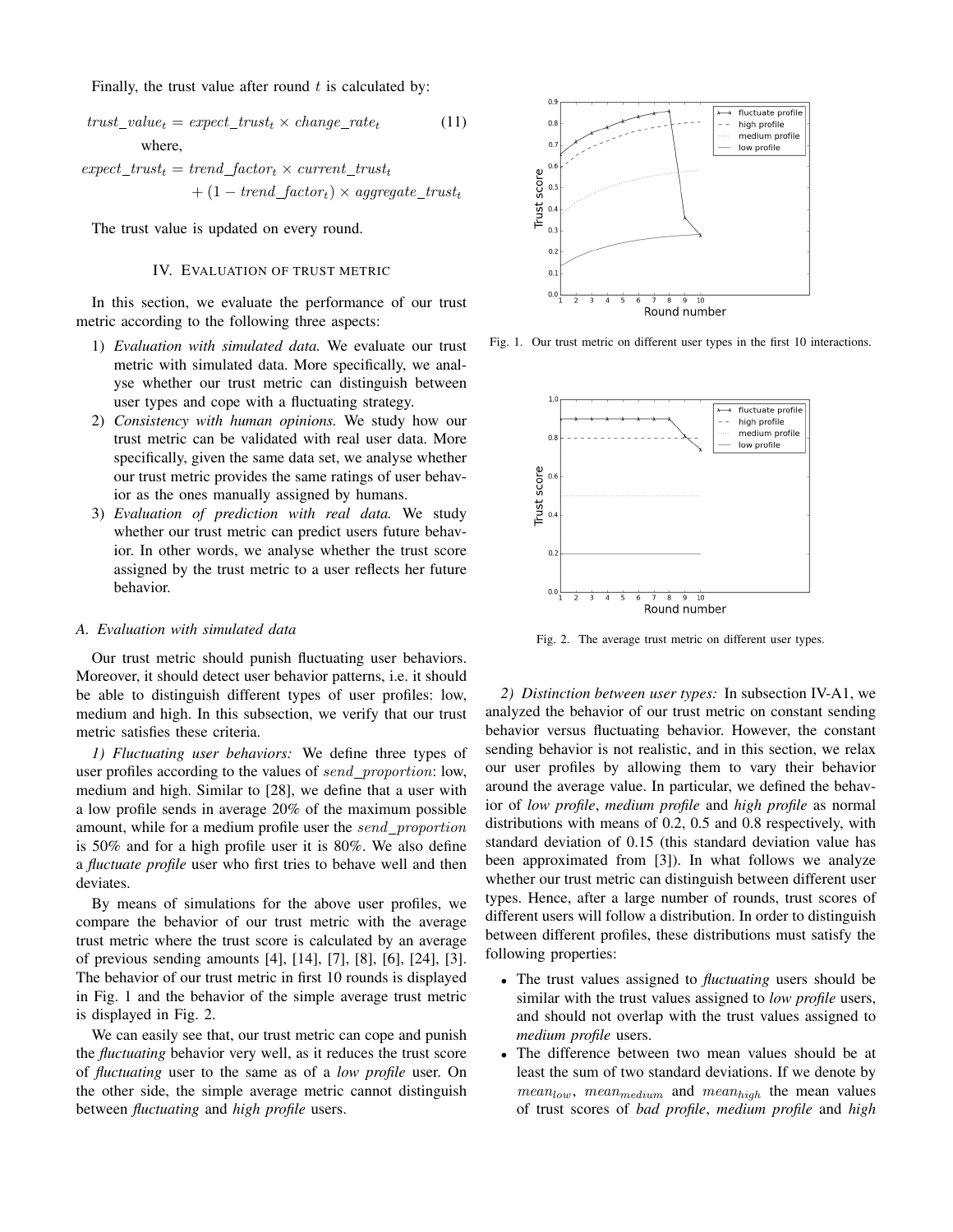

Fig. 3. Distribution of the trust metric current trust = send\_proportion after ten rounds. The trust scores assigned to *fluctuating* users overlap with trust scores assigned to *medium profile* users.



Fig. 4. Distribution of our trust metric after ten rounds. The trust scores assigned to *fluctuating* users do not overlap with trust scores assigned to *medium profile* users.

*profile* respectively, and by  $std_{low}$ ,  $std_{medium}$  and  $std_{high}$ the corresponding standard deviations, then:

$$
mean_{low} + std_{low} \leq mean_{medium} + std_{medium} \quad (12)
$$

 $mean_{medium} + std_{medium} \leq mean_{high} + std_{high}$  (13)

• The ratio of any two variances of these distributions should not be larger than 3, as suggested by Keppel [29].

It is not easy to find a *current\_trust* function which can satisfy these above requirements. After an empirical process, the formula presented in Equation 2 is the only function we found so far that can satisfy these requirements.

For instance, if we replace our *current trust* formula by a new formula such as  $current\_trust = send\_proportion$ , this trust metric will not be able to distinguish between *medium profile* and *fluctuating* users. As we show in Fig. 3, after ten rounds, the new trust metric will assign overlapping trust scores to *medium profile* and *fluctuating* users, but our metric still can distinguish between these two user profiles as displayed in Fig. 4.

# *B. Consistency with human opinions*

In this section, we evaluate our trust metric according to user ratings obtained by an existing experimental study of the repeated trust game [30].

Keser [30] organized a repeated trust game experiment where users could rate in each round their partners' sending behavior. The three levels proposed were: negative, neutral or positive. Based on the data published in this study, we created three virtual users called *positive user*, *neutral user* and *negative user* respectively corresponding to the levels of possible ratings. These virtual users follow the average behavior of real users who have the corresponding rating.



Fig. 5. Validating trust metric with real users' ratings.

In what follows we analyse the results obtained by our trust metric applied for the behavior of these virtual users. Since we are using a continuous rating score and Keser was using a discrete rating score, the two rating scores do not match completely. However, we should expect that our trust metric does not conflict with Keser's results, i.e. for any two behaviors A and B, if A was rated higher than B (for instance, positive versus neutral or positive versus negative), our trust metric should assign a higher trust score to A than B.

The analysis is displayed in Fig. 5. As expected, our trust metric assigns in all cases higher trust values to *positive user* than *neutral user*, and higher trust values to *neutral user* than *negative user*.

The conclusion is that our trust metric and people's opinion about trustworthiness of behavior in repeated trust games do not contradict each other.

#### *C. Evaluation with real data*

We showed that our trust metric matches real people's opinions about partner's behavior in the past. In this section we address the issue whether it can predict the future behavior of users. For instance, if our trust metric assigns a high trust value for a user, we are interested whether this particular user behaves well or badly in the future.

We note that, a low  $\mathbb{R}^2$  value is usual in predicting human behavior, but in many cases, it does not mean that the prediction is useless [17]. For instance, Ashraf et al. [22] used a list of ten factors to predict users' behavior in one-shot trust game, and achieved the average  $\mathbb{R}^2$  of 0.25.

*1) Data sets:* We analyze the performance of our trust metric on three data sets.

The first data set was collected by an experiment we conducted in our laboratory. We recruited 30 participants through a public announcement and we ran five sessions, each with six people. Before a session started, participants were asked to read user instructions and sign a consent form. During the experiment, users were asked to play a repeated anonymous trust game that we implemented by using zTree [31]. However, participants were not told the total number of rounds in order to avoid them behaving differently at the end of the session.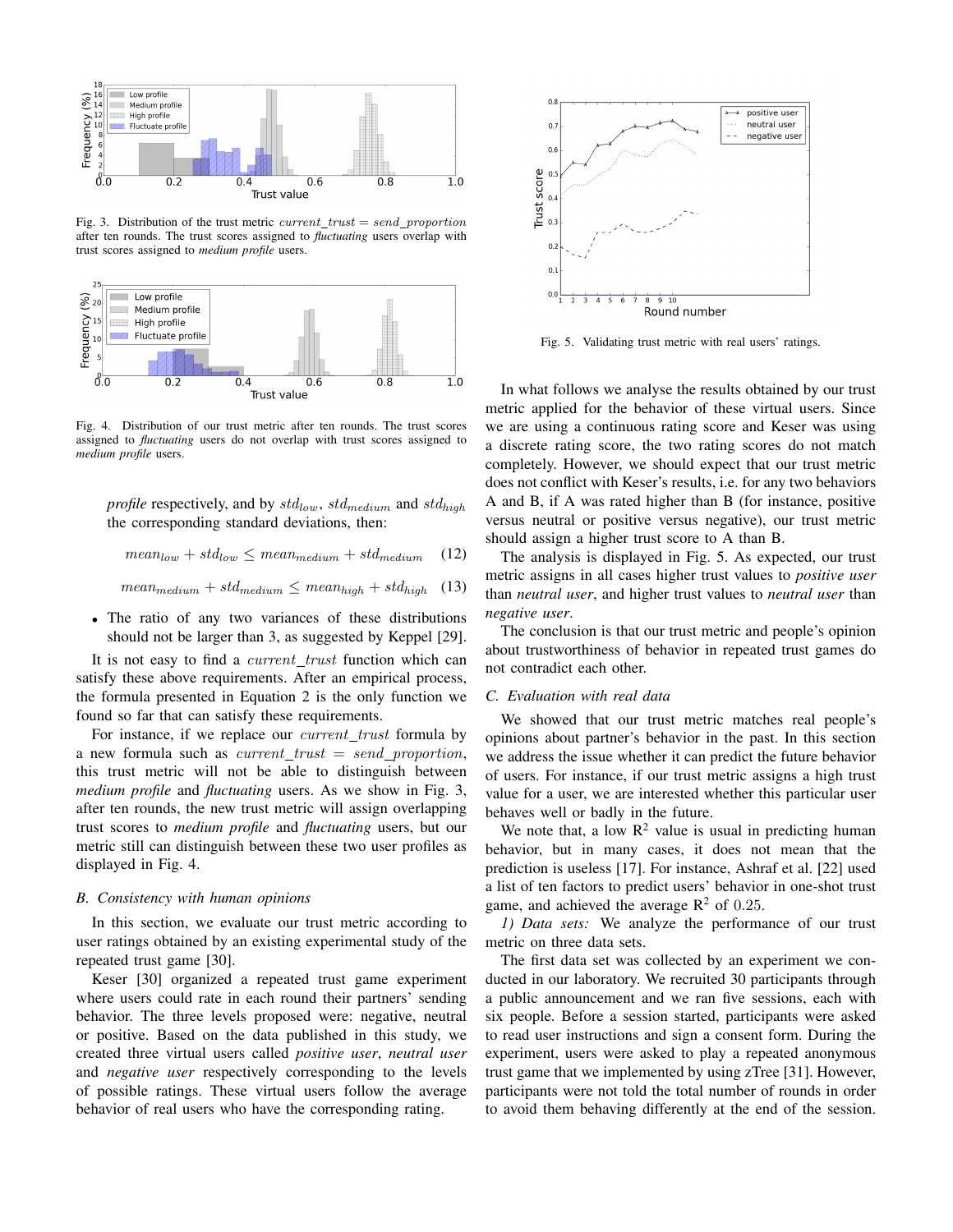

Fig. 6. An observation of fluctuating behavior from our data set.

In each round, the six participants were paired randomly, and for each pair the roles were assigned randomly. We ensured that during the session each user interacted exactly five times with each other user.

The two other data sets were obtained by the experiments described in [8] involving 36 participants and in [10] involving 108 participants. Both of these experiments are done anonymously, and the data is provided under the form of a behavior log of participants.

The total data set comprises behavior of 174 participants in repeated trust games.

*2) Observation on data:* First, we show that our models on user profiles (*low, medium, high and fluctuate profiles*) are consistent with data collected throughout experiments. Next, we show that real data proves the existence of different user types such as participants who send in average a high amount and those who send in average a low amount. We also show that real data proves the existence of users with a fluctuating behavior.

We notice that changes in user behavior in repeated trust games are very usual. Fig. 7 illustrates the average and standard deviation of sending amount proportions of each user in the three datasets previously mentioned. The standard deviations of user sending proportions are large compared with their average sending proportions, meaning that users often change their sending behavior during the experiments. For instance, Fig. 6 illustrates a selected user behavior from our dataset: this player cooperates very well at beginning then deviates and never cooperates again. We observed that in all data sets, only few players send a constant amount throughout a session.

Fig. 7 shows that for all three datasets, the average sending proportions of participants vary from 0 to 1, matching with our defined profiles: *low*, *medium* and *high* corresponding to a sending proportion of 0.2, 0.5 and 0.8 respectively.

We can conclude that, fluctuating behavior is a fact in all three data sets, and for this reason, it is important to design a trust metric that copes with this behavior.

*3) Predicting users' behavior:* Based on the behavior log we applied our trust metric on users' behavior at a certain



Fig. 7. Average and standard deviation of sending proportions in datasets.



Fig. 8. Relationship between trust metric and user behavior at round ten in our own experiment.

round, then used the output trust score as the independent variable to predict the user's behavior in the next round. For all rounds starting with round five, we found a high correlation between the output trust scores and user behavior in the next round. However, due to space limitation, we present the results of our analysis only for rounds five and ten.

In our analysis the independent variables are the trust values for each user after fourth and ninth interaction and the dependent variables are the sending proportions of users in the fifth and tenth round. For the data in [8], we tested the relationship between our trust metric and the user behavior at round five and ten. However, because of the design of the experiment in [10], we could only test the relationship between our trust metric and user behavior at round five. Fig. 8 displays the prediction of user sending behavior at round ten by using the data set from our experiment. Fig. 9 displays the prediction of user sending behavior at round five by using the Bravo dataset.

The summary of all linear regressions previously mentioned is displayed in Table II, where the independent variable (x-axis in Fig. 8 and Fig. 9) is the trust value our metric assigned to each user before a particular round, and the dependent variable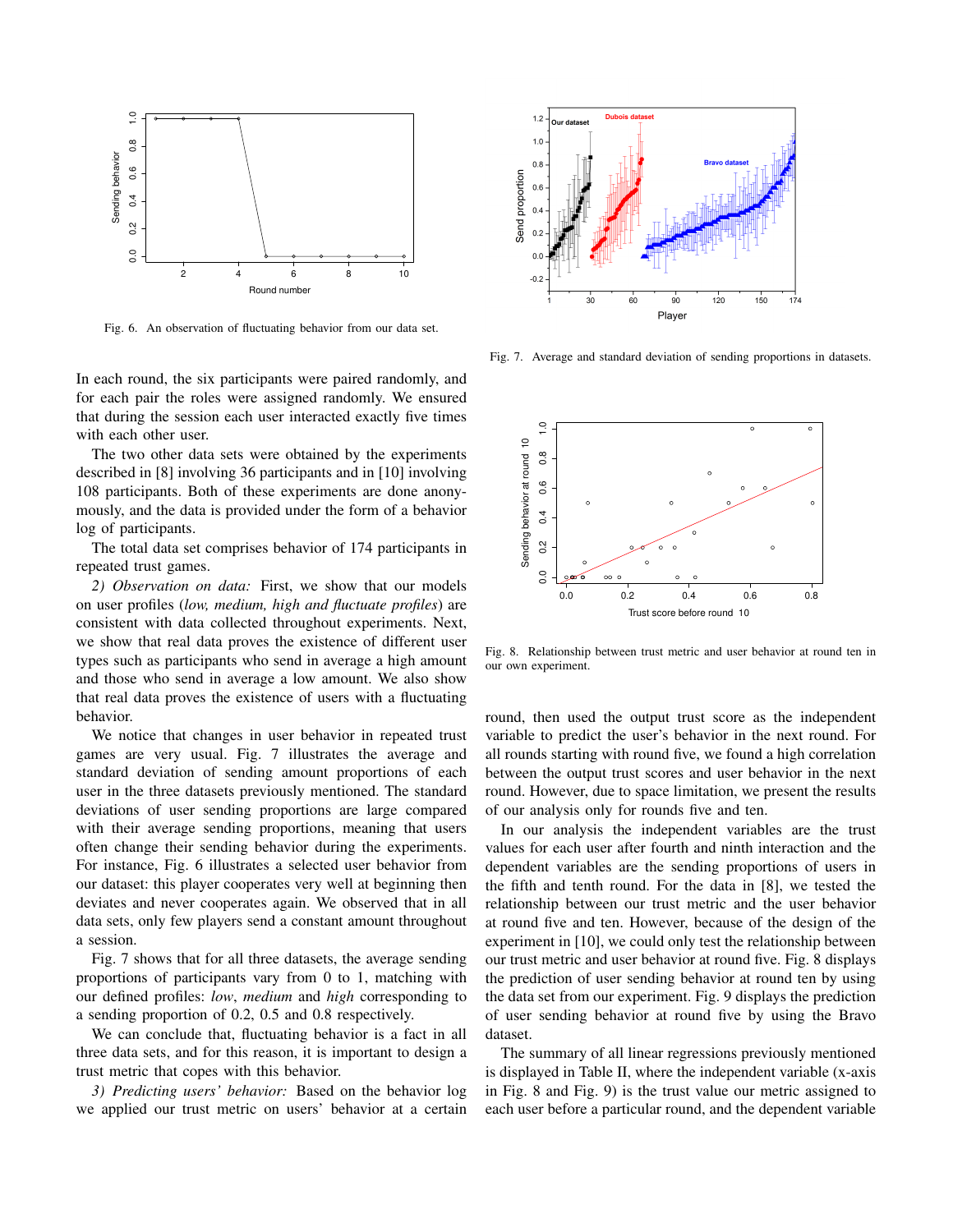

Fig. 9. Relationship between trust metric and user behavior at round five in the Bravo dataset.

TABLE II REGRESSION BETWEEN TRUST METRIC AND FUTURE USERS' BEHAVIOR.

|                           | <b>Intercept</b> | <b>Slope</b> | Adj. $\mathbb{R}^2$ |
|---------------------------|------------------|--------------|---------------------|
| Our dataset (round 5)     | 0.071            | $0.701***$   | 0.319               |
| Our dataset (round 10)    | $-0.022$         | $0.913***$   | 0.542               |
| Bravo dataset (round 5)   | $-0.006$         | $0.715***$   | 0.362               |
| Dubois dataset (round 5)  | 0.072            | $0.848***$   | 0.356               |
| Dubois dataset (round 10) | 0.027            | $0.855***$   | 0.357               |

We denote '\*\*\*' as significant level of 99.9%.

is the behavior of this user in this round (y-axis in Fig. 8 and Fig. 9). We can notice that the slopes of all regressions are significant, meaning that our trust metric predicts well user's behavior. Similar results were obtained for the same analysis in other rounds (i.e. a significant slope value and a positive r-value), but, as previously mentioned, due to lack of space, we do not present them in detail.

*4) Performance comparison:* As previously mentioned, there is no prior work in predicting users behavior in repeated trust game. For this reason, in this section, we compare our model with two other baseline models: average model and null model.

Average model predicts that, the next sending amount of a user is equal to the average of her previous sending amounts. On the other hand, the null model predicts that, the next sending amount of a user is equal to her previous sending amount.

In order to compare the performance of these three models, we calculate the predicting values of each of these models. We compute the adjusted  $\overline{R}^2$  value for each model from round five to round ten and then calculate the average of adjusted  $R<sup>2</sup>$ . The higher average  $R<sup>2</sup>$  a model achieves, the better this model is in predicting users behavior.

The comparison of performance of different models is displayed in Table III. For our data and data of Dubois, we calculated an average adjusted  $R^2$  values in predicting users behavior from round five to ten. As Bravo's dataset contains only five rounds, we computed the average adjusted  $\mathbb{R}^2$  values

TABLE III COMPARISON OF  $\mathbb{R}^2$  values of different predicting models.

|               | Average model  | Null model | Our model |
|---------------|----------------|------------|-----------|
| Our data      | 0.42           | 0.43       | 0.55      |
| Dubois's data | 0.28           | 0.34       | 0.40      |
| Bravo's data  | 0 <sup>3</sup> | 0.32       | 0.36      |

in predicting users behavior at round five.

We can see that, our model outperforms the other two baseline models in predicting users behavior in repeated trust games.

# *D. Robustness of the trust model*

In this section, we consider the robustness of our model against some common attacks to the reputation systems as addressed in [32] with an adaptation to trust games context. We show that our trust metric is quite robust against some common kinds of attacks to reputation systems.

- Self-promoting attack implies that "attackers manipulate their own reputation by falsely increasing it". In the context of trust games, we can define *self-promoting strategy* as *fluctuating strategy*. Our trust metric can punish the fluctuating strategy by assigning people who use this strategy same score with low-profile users.
- Whitewashing attack implies that "attackers try to repair and restore their reputation". In trust game context, the *whitewashing* strategy corresponds to users that try to repair their reputation by behaving better than in the past. Users adopting this strategy will be classified as having a *fluctuating strategy* and therefore they need a long period to repair their reputation.
- Slandering attack implies that "attackers try to report false data". There are two types of *slandering* attacks: the attackers can report falsely bad information about honest users, or can report falsely good information about malicious users. The first type of *slandering* attack is not possible to appear in our method as data is collected by the system and not by user report. Our metric is robust against the second type of *slandering* attack. In order to falsely increase the reputation level, malicious users can use *fake accounts* to increase the trust score of their main account by providing positive reviews about it. However, our trust metric is based on personal experience of a user with another particular partner, and does not rely on the relationship of this partner with other users.

# V. DISCUSSION

Nowadays reputation-based systems are widely used and trust scores assigned to users could be observed in many popular websites, such as Wikipedia, eBay, Amazon and online discussion forums (e.g. Stack Overflow). A good trust metric can suggest honest users to select the right partners and reduce the probability that they are cheated in on-line environments.